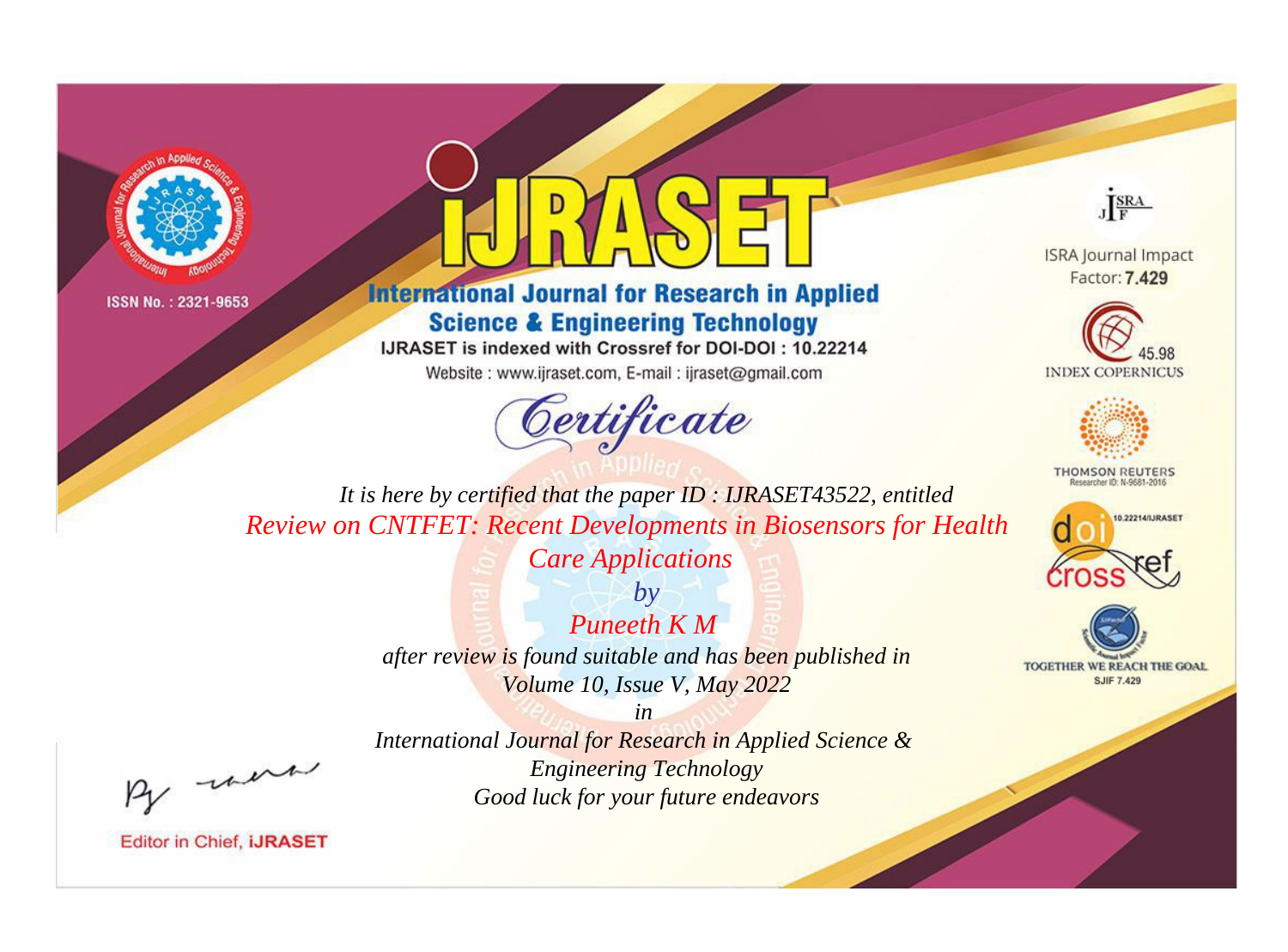



**International Journal for Research in Applied Science & Engineering Technology** 

IJRASET is indexed with Crossref for DOI-DOI: 10.22214

Website: www.ijraset.com, E-mail: ijraset@gmail.com





**ISRA Journal Impact** Factor: 7.429





**THOMSON REUTERS** 



TOGETHER WE REACH THE GOAL **SJIF 7.429** 

*It is here by certified that the paper ID : IJRASET43522, entitled Review on CNTFET: Recent Developments in Biosensors for Health* 

*Care Applications*

*Shruthi R after review is found suitable and has been published in Volume 10, Issue V, May 2022*

*in* 

*by*

, un

*International Journal for Research in Applied Science & Engineering Technology Good luck for your future endeavors*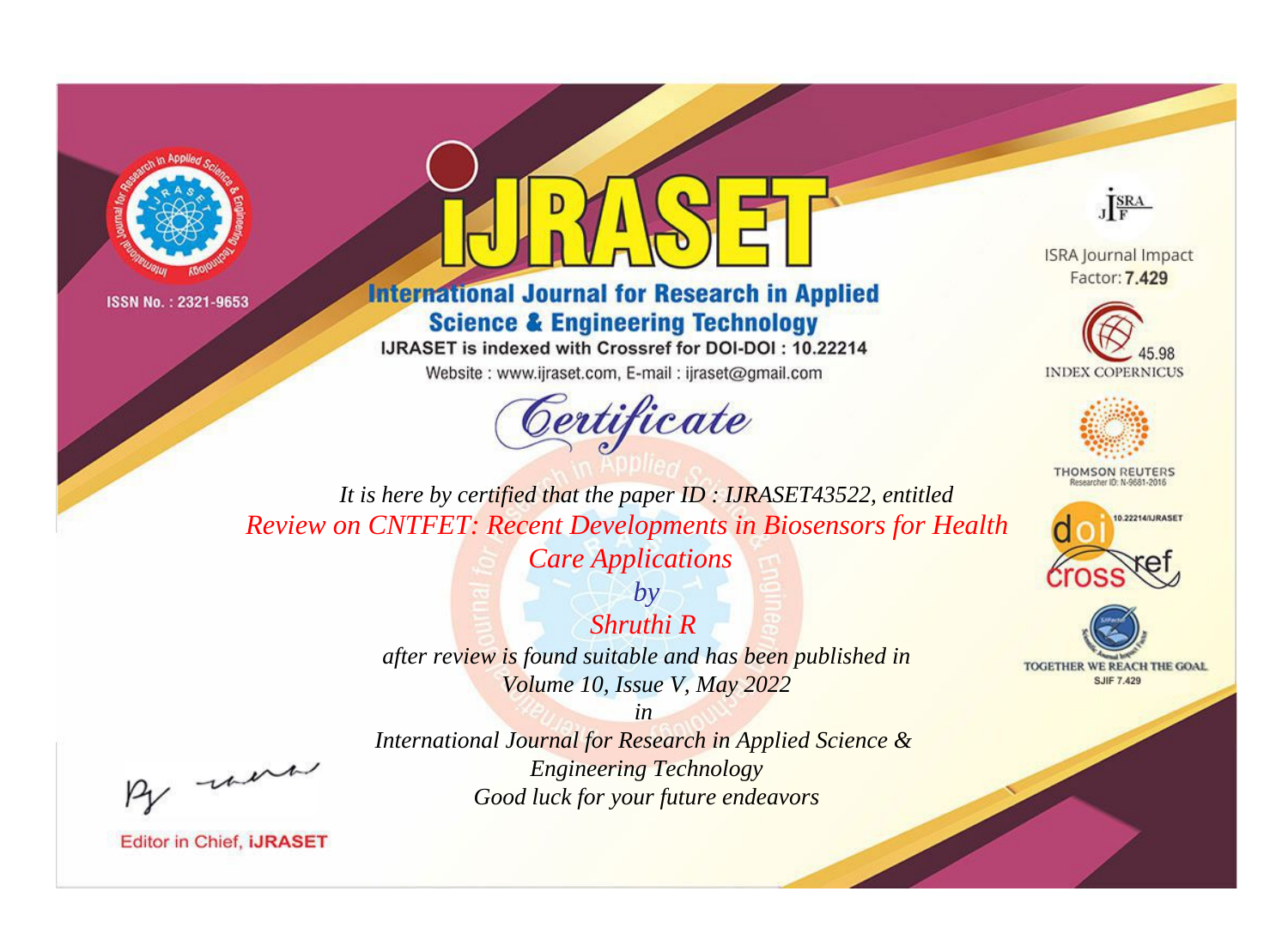



**International Journal for Research in Applied Science & Engineering Technology** 

IJRASET is indexed with Crossref for DOI-DOI: 10.22214

Website: www.ijraset.com, E-mail: ijraset@gmail.com





**ISRA Journal Impact** Factor: 7.429





**THOMSON REUTERS** 



TOGETHER WE REACH THE GOAL **SJIF 7.429** 

*It is here by certified that the paper ID : IJRASET43522, entitled Review on CNTFET: Recent Developments in Biosensors for Health* 

*Care Applications*

*Veditha A after review is found suitable and has been published in Volume 10, Issue V, May 2022*

*in* 

*by*

*International Journal for Research in Applied Science & Engineering Technology Good luck for your future endeavors*

, un